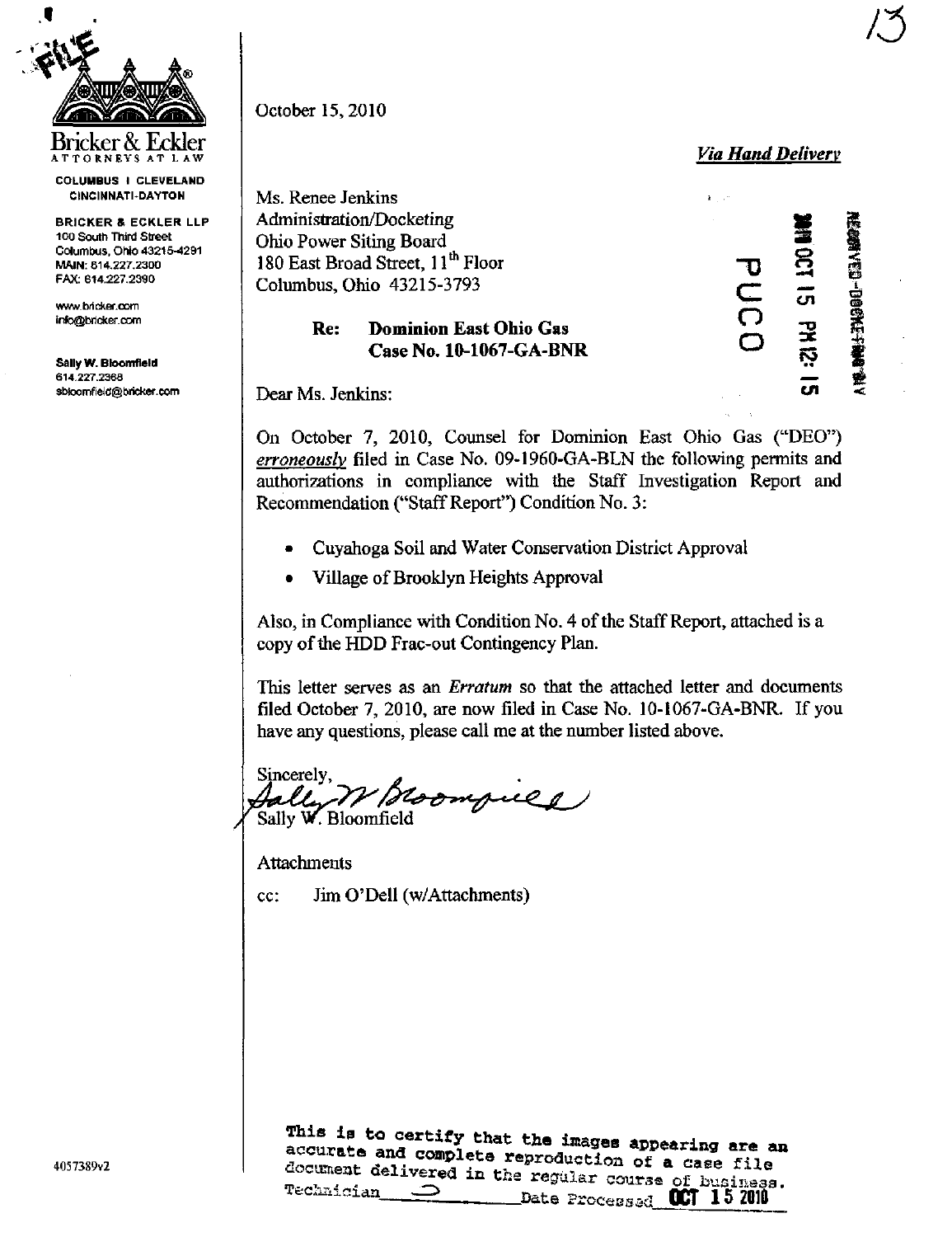RECLIVED-DOCKE TING DIV

October 5,2010

2010 OCT - 7  $AMII: 55$ <br>Via Hand Delivery Ms. Renee Jenkins  $PUCO$ 

Administration/Docketing Ohio Power Siting Board 180 East Broad Street, 11<sup>th</sup> Floor Columbus, Ohio 43215-3793

> Re: Dominion East Ohio Gas Case No. 09-1960-GA-BNR  $10 - 10L7$

Dear Ms. Jenkins:

In compliance with the Staff Investigation Report and Recommendation ("Staff Report") Condition No. 3, Dominion East Ohio Gas ("DEO") submits the following permits and authorizations as required by federal and state entities:

- Cuyahoga Soil and Water Conservation District Approval
- Village of Brooklyn Heights Approval

Also, in Compliance with Condition No. 4 of the Staff Report, attached is a copy of the HDD Frac-out Contingency Plan.

If you have any questions, please call me at the number listed above.

Sincerely,

Sally W. Bloomfield

cc: Jim O'Dell (w/Attachments)

Bricker & Eckler ATTORNEYS AT LAW

COLUMBUS I CLEVELAND CINCINNATI-OAYTON

BRICKER & ECKLER LLP 100 South Third Street Columbus, Ohio 43215-4291 MAIN: 614.227.2300 FAX: 614.227.2390

[www.bricker.cxm](http://www.bricker.cxm)  [info@bricker.com](mailto:info@bricker.com)

Sally W. Bloomfield 614.227.236B sbloomfield@brid(er.com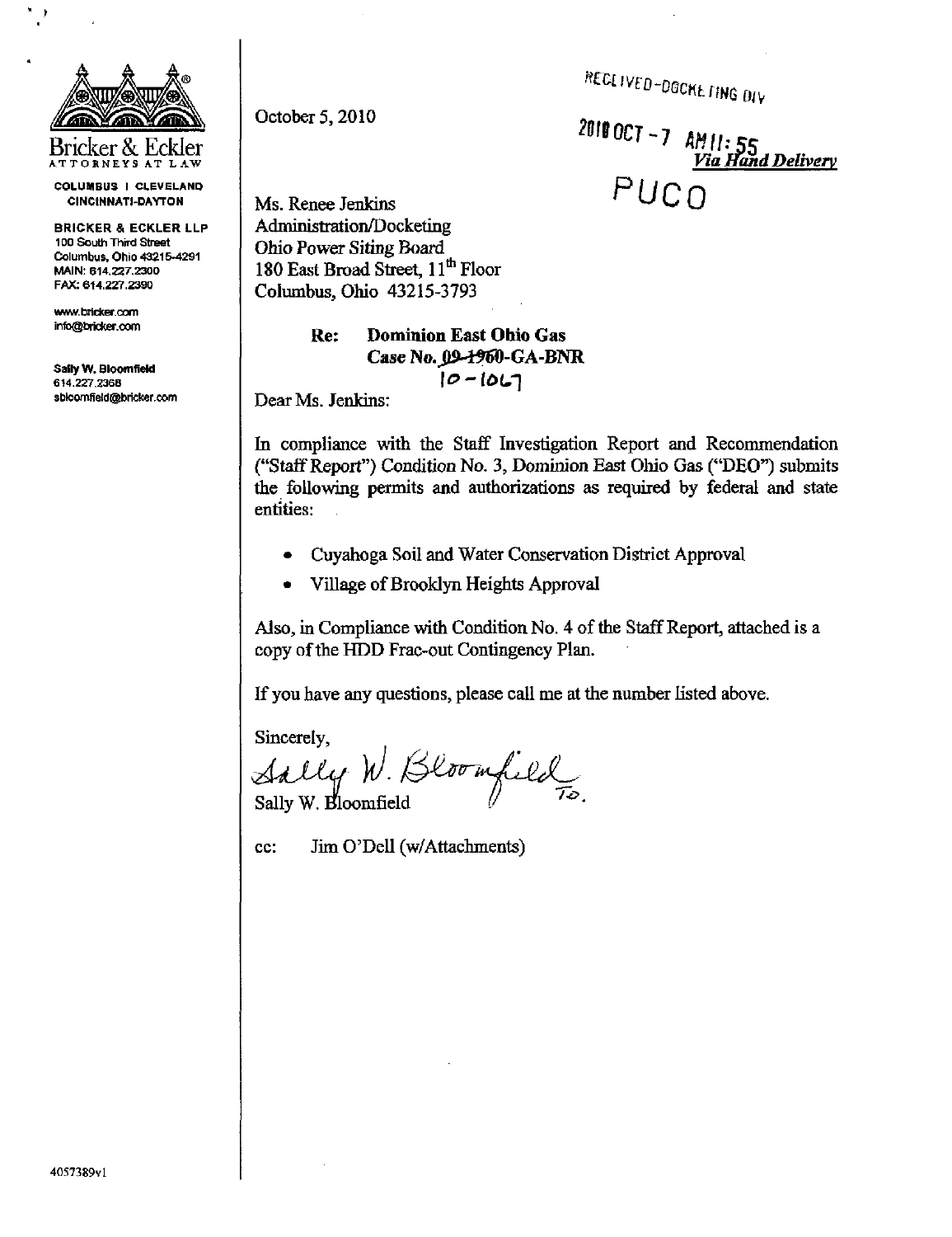

# CUYAHOGA SOIL AND WATER CONSERVATION DISTRICT

6100 West Canal Road \* Valley View, Ohio 44125 (216)524-6580 \* Fax: (216)524-6584

# **Plan Review Recommendation of Approval**

October 5, 2010

Ms. Judith Box Dominion East Ohio Gas 320 Springside Drive Akron, OH 44333

> Re: E. 49<sup>th</sup> St. Bore - PIR 174 Plan Review - Submittal #1 Plan Date - December 30, 2009

Dear Ms. Box:

A copy of the Storm Water Pollution Prevention Plan (SWP3) and/or associated information for the above referenced project was received on October 1, 2010 and has been reviewed by the Cuyahoga Soil and Water Conservation District (SWCD). The fechnical review of the SWP3 was performed by the Cuvahoga SWCD in accordance with the current edition of Ohio's "Rainwater and Land Development" standard guidance manual. A review of the design calculations has not been made. Please be advised that this review does not constitute approval by the local government. While the community is the final authority; the SWP3, in the opinion of this office, meets or exceeds the minimum standards listed above. Note that technical reviews made by the Cuyahoga SWCD are not intended to be regulatory in nature. Regulation and enforcement is the responsibility of local government, not the Cuyahoga SWCD.

Thank you for your cooperation with this SWP3 review process.

Sincerely

Todd A. Houser, CPESC, CPSSc Storm Water Program Manager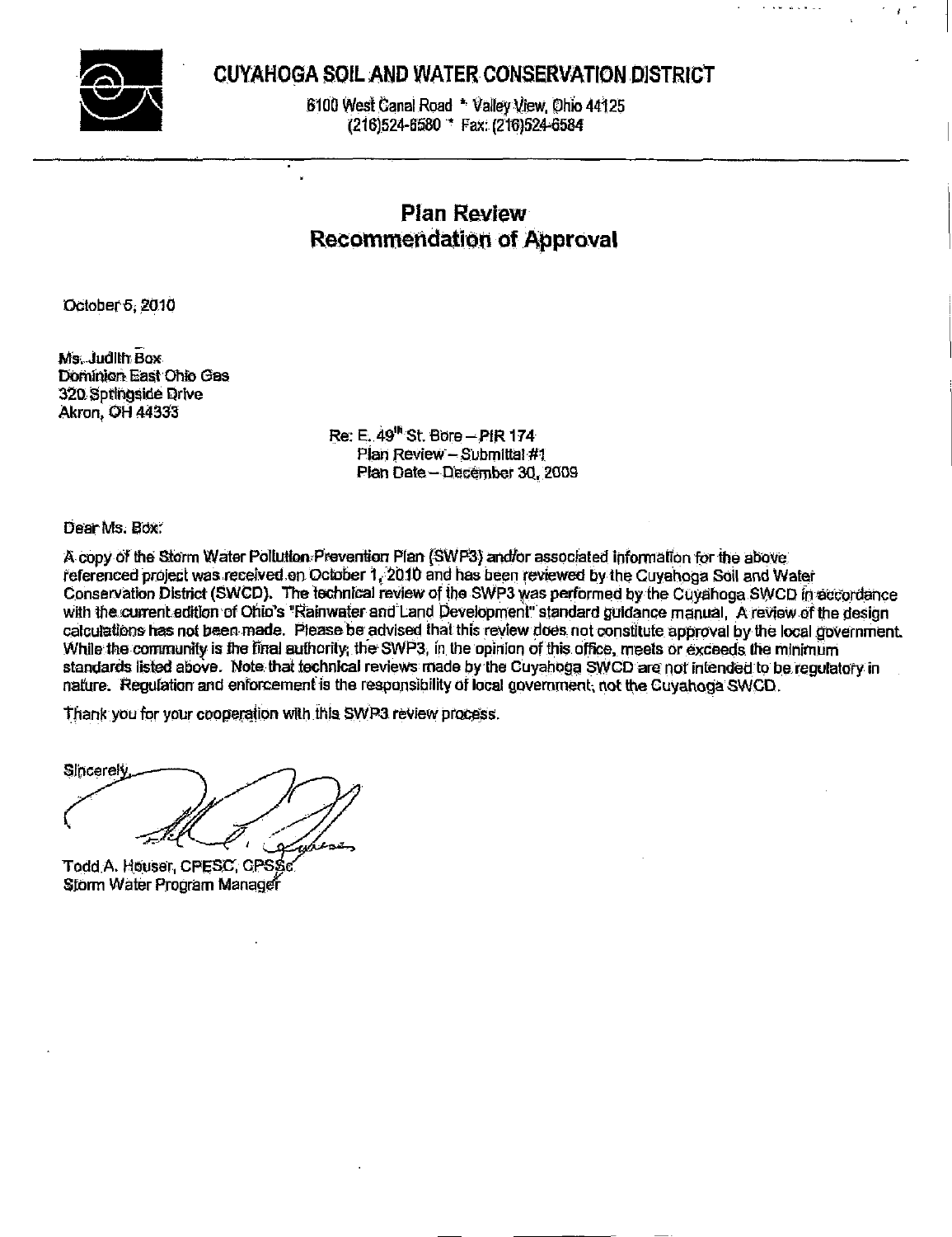

October 1, 2010

Ms. Judith Box Dominion East Ohio Gas Co. **Environmental Engineer** 320 Springside Dr., Suite 320 Akron, Ohio 44333

Re: Storm Water Management Application - PIR 174 - E49th Street HDD Bore Project

Dear Ms. Box:

The above referenced Storm Water Management Application dated December 30, 2009 is approved by The Village of Brooklyn Heights, Ohio. Please note a review of the plans was not completed by this office for areas that fall outside the Village's jurisdiction.

Please contact me if you have any questions regarding this matter.

Sincerely,

Christopher S. Hartman Stormwater Permit Coordinator

Cc: Mike Henry, P.E., Consulting Village Engineer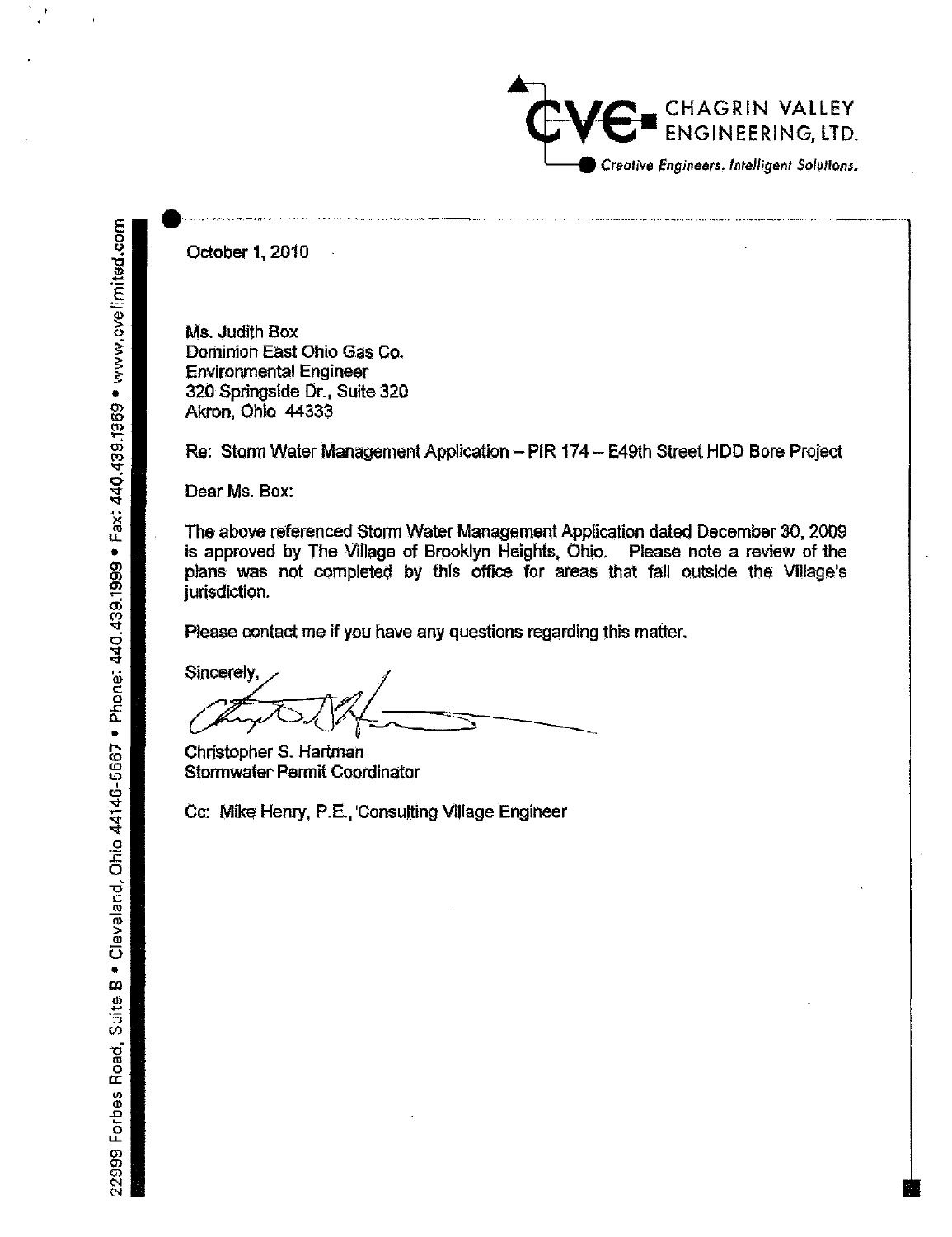# HDD Frac-out Contingency Plan - Dominion East Ohio Gas

#### Last updated: May 25,2010

Preface: This document is the result of coordination between Dominion's East Ohio Gas Company (EOG) and the three U.S Army Corps of Engineers (USACE) Districts which have regulatory jurisdiction in the state of Ohio (Buffalo, Huntington, Pittsburgh). It is in response to EOG's initial inquiry regarding steps they should take in regards to coordinating with the USACE when encountering a frac-out in an area regulated by the USACE. EOG provided a "draft" fiac-out contingency plan which serves as the foundation of this document. After review by the involved USACE Districts, modifications were incorporated into the submitted plan and Addendum A was added which includes identification of specific steps to be taken by EOG when encountering a frac-out in an area regulated by the USACE. The plan includes notification procedures and actions to be taken by EOG in the event of a fiac-out.

#### Introduction

EOG utilizes horizontal directional drilling (HDD) to install pipeline crossings on construction projects, depending on site specific conditions. HDD is a widely used trenchless construction method which accomplishes the installation of pipelines and buried utilities with minimal disturbance to the surface or streams and wetlands. However, HDD is not totally without impact. The primary environmental impact associated with HDD revolves around the use of drilling fluids. The purpose of this document is to present EOG's plan for minimizing environmental impact associated with drilling fluids that inadvertentiy escape to the ground surface (known as a firac out). This document may require additional site specific information depending on the sensitivity of the project and requests from the permitting agencies.

If a site specific contingency plan is developed for a particular bore the plan should be submitted to the appropriate USACE District as described in Addendum A of this document.

#### Background

An awareness of the fimction and composition of HDD drilling fluids (also referred to drilling mud) is imperative in producing a permittable and constructable HDD crossing design. The principal fimctions of drilling fluid in HDD pipeline installation are listed below.

- Transportation of SpoiL Drilled spoil, consisting of excavated soil or rock cuttings, is suspended in the fluid and carried to the surface by the fluid stream flowing in the annulus between the bore hole and the pipe.
- Cooling and Cleaning of Cutters. Drilled spoils build-up on bit or reamer cutters is removed by high velocity fluid streams directed at the cutters. Cutters are also cooled by the fluid.
- Reduction of Friction. Friction between the pipe and the hole wall is reduced by the lubricating properties of the drilling fluid.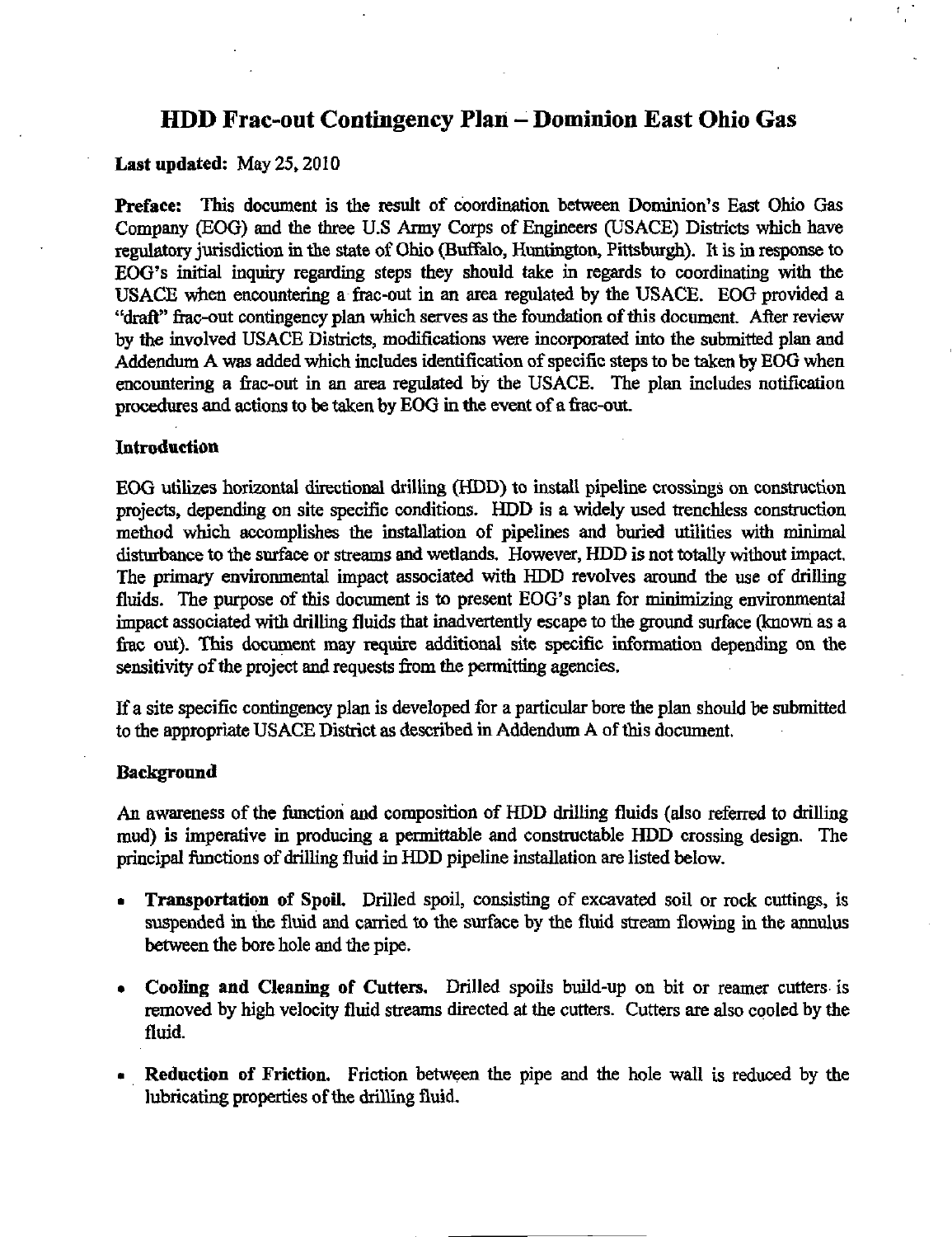- Hole Stabilization. Stabilization of the drilled hole is accomplished by the drilling fluid building up a "wall cake" which seals pores and holds soil particles in place. This is critical in HDD pipeline mstallation as holes are often in soft soil formations and are uncased.
- Transmission of Hydraulic Power. Power required to turn a bit and mechanically drill a hole is transmitted to a downhole motor by the drilling fluid.
- Hydraulic Excavation. Soil is excavated by erosion from high velocity fluid streams directed from jet nozzles on bits or reaming tools.
- Soil Modification. Mixing of the drilling fluid with the soil along the drilled path facilitates installation of a pipeline by reducing the shear strength of the soil to a near fluid condition. The resulting soil mixture can then be displaced as a pipeline is pulled into it.

The major component of drilling fluid used in HDD pipeline installation is fresh water, typically obtained at the crossing location. In order for water to be fully functional, it is generally necessary to modify its properties by adding a viscosifier. The viscosifier used almost exclusively in HDD drilling fluids is naturally occurring bentonite clay, which is principally sodium montmorillonite. It is not listed as a hazardous material/substance as defined by the U.S. Environmental Protection Agency's EPCRA or CERCLA regulatory criteria. If the product becomes a waste, it does not meet the criteria of a hazardous waste, as defined by USEPA (see attached MSDS).

All stages of HDD involve circulating drilling fluid from equipment on the surface, through a drill pipe, and back to the surface through a drilled annulus. Drilling fluid retums collected at the entry and exit points are stored in a steel tank and processed through a solids control system which removes spoil from the drilling fluid allowing the fluid to be reused. The cleaned fluid is trucked back to the entrance point for reuse. The basic method used by the solids control system is mechanical separation using shakers, desanders, and desilters. The excess spoil and drilling fluid are transported to, and disposed of, at an approved permitted solid waste landfill. A typical HDD drilling fluid flow circuit is illustrated schematically below.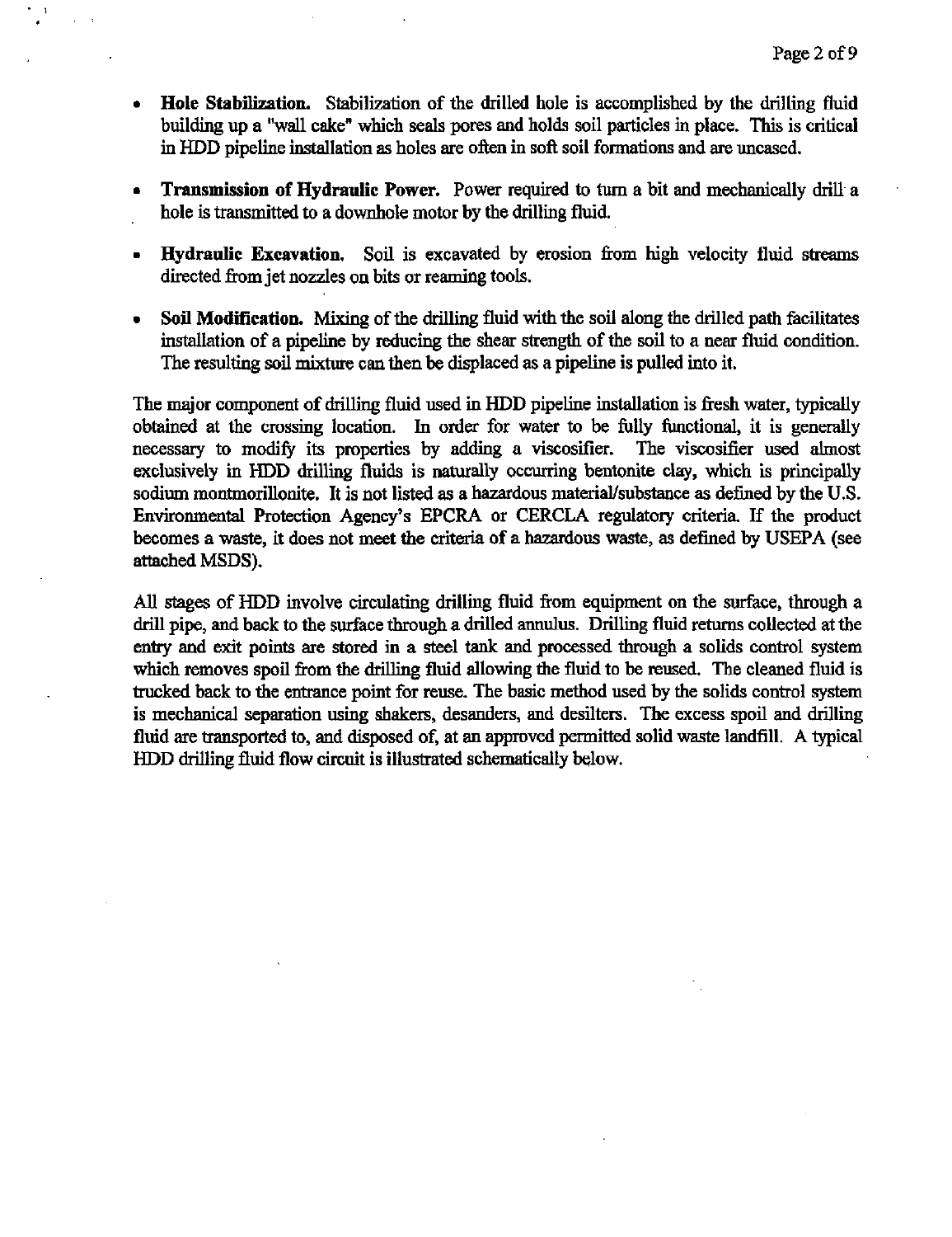

Drilling fluid expended downhole will flow in the path of least resistance. In the drilled annulus, the path of least resistance may be an existing firacture or fissure in the soil or rock substrate. When this happens, circulation can be lost or reduced. This is a common occurrence in the HDD process, but does not prevent completion. However, the environment may be impacted if the fluid inadvertentiy retums to the surface at a location on a waterway's banks or within a waterway or wetiand.

#### Frac out Minimization

The risk of a frac out can be mitigated through profile design and implementation of specific measures throughout the installation process.

The HDD profile is designed to minimize the potential for the release of drilling fluid in sensitive areas. Cohesive soils, such as clays, dense sands, and competent rock are considered ideal materials for containment of drilling fluids. Case by case analysis of the overburden will be conducted to determine the depth of the bore to provide a margin of safety against frac outs in a sensitive area. In non cohesive soils, such as gravel, a greater depth of cover will be used.

During the design phase, substrate test bores if required, should be a minimum of 20' from the HDD centerline where practical. The bore holes should be filled with concrete prior to the HDD process.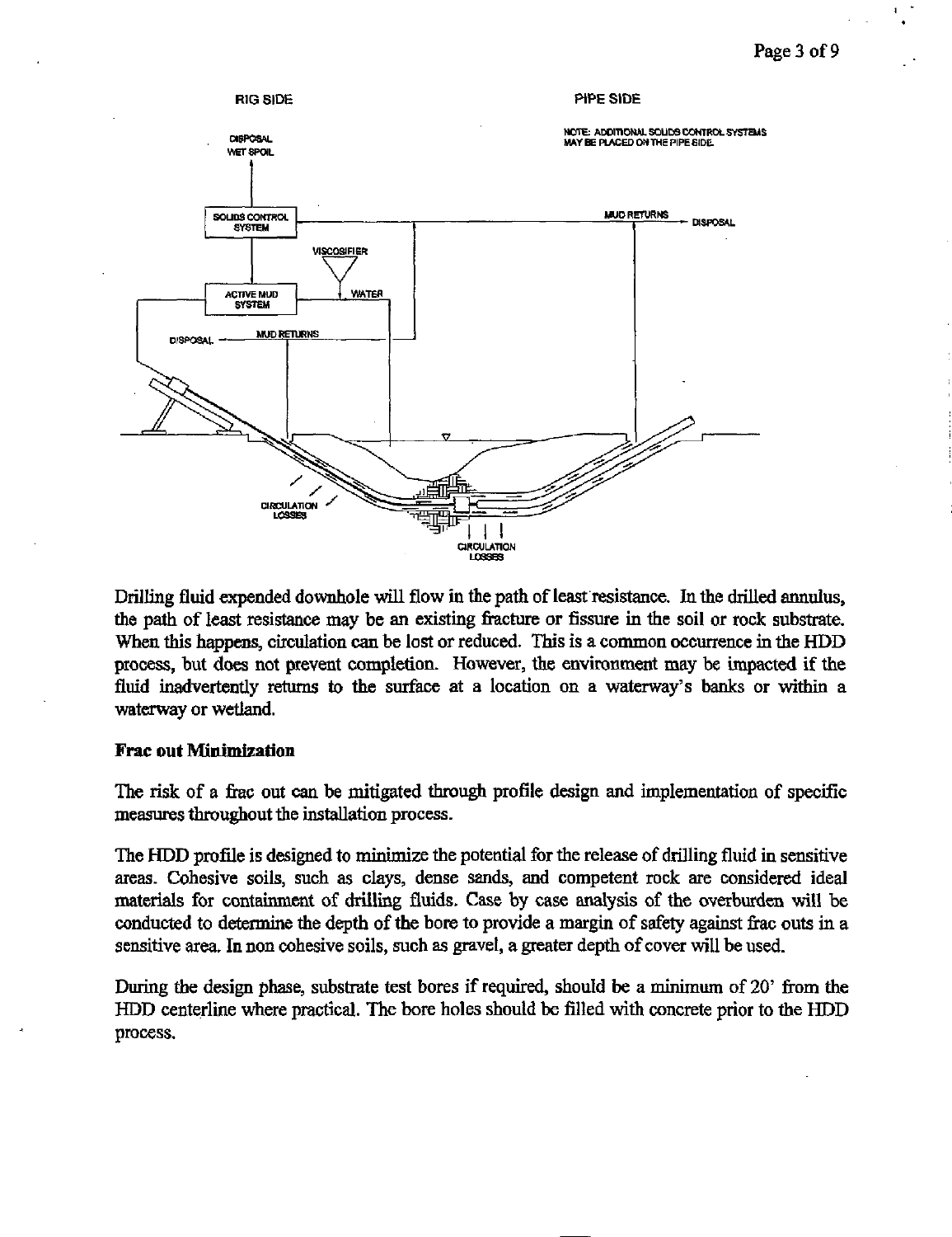Key preventative measures implemented during installation are geared toward keeping the drill fluid contained in the borehole and preventing its escape to the surface. This is accomplished through monitoring and management of drill fluid pressures and drill fluid volumes. A key to containing and controlling an inadvertent retum is early detection and quick response by the HDD crew.

## Minimization of Environmental Impact

The most effective way to minimize environmental impact associated with HDD drilling fluids is to maintain fluid circulation to the extent practical. Maintenance of fluid circulation is the responsibility of EOG's HDD contractor. EOG's constmction specifications defining this responsibility is presented below.

CONTRACTOR sbaD employ his best efforts to maintain full annular circulation of drilling fluids. Drilling fluid returns at locations other than the entry and exit points shall be minimized. In the event that annular circulation is lost, CONTRACTOR shall take steps to restore circulation.

However, it should be recognized that restoration of circulation may not be practical or possible, and that environmental impact will be minimized by completing construction as soon as possible. Therefore, absent a threat to public health and safety, drilling operations will continue in the event of lost circulation if deemed to reduce the duration of construction operations.

Drilling fluid is easily contained by standard erosion and sedimentation control measures within upland areas. Within the boundaries of the worksite drilling fluid is controlled through the use of pits at the crossing entry and exit points and typical fluid handling equipment such as trash pumps.

The environmental impact of a release of drilling fluid into a water body is a temporary increase in local turbidity until the drilling fluid dissipates with the current and setties to the bottom. In the immediate vicinity of a release, benthic organisms may be smothered if sufficient quantities of bentonite settles upon them.

## Response to Frac out

# Refer to Addendum A of this document for notification procedures to the USACE if a fracout occurs in a water of the U.S (i.e. regulated wetland, stream, river, etc.).

The HDD contractor shall immediately notify the lead Construction Inspector (CI) and Environmental Inspector (EI) of any sudden losses in returns or any inadvertent return to the surface. If a frac out is observed, the HDD contractor will take certain reasonable measures to eliminate, reduce, or control the release. The actions to be taken will depend on the location and time of release, site specifc geologic conditions, and the volume of the release.

If a release occurs in an upland area, the HDD contractor will take appropriate reasonable actions to reduce, eliminate, or control the release. The actions shall include:

- constructing a small pit or sandbag coffer around the release point, installing a section of silt fence and/or straw bales to trap as much sediment as possible, and placing a pump hose in the pit to pump the drilling fluid back to the bore site
- reducing drilling fluid pressures
- thickening drilling fluid mixture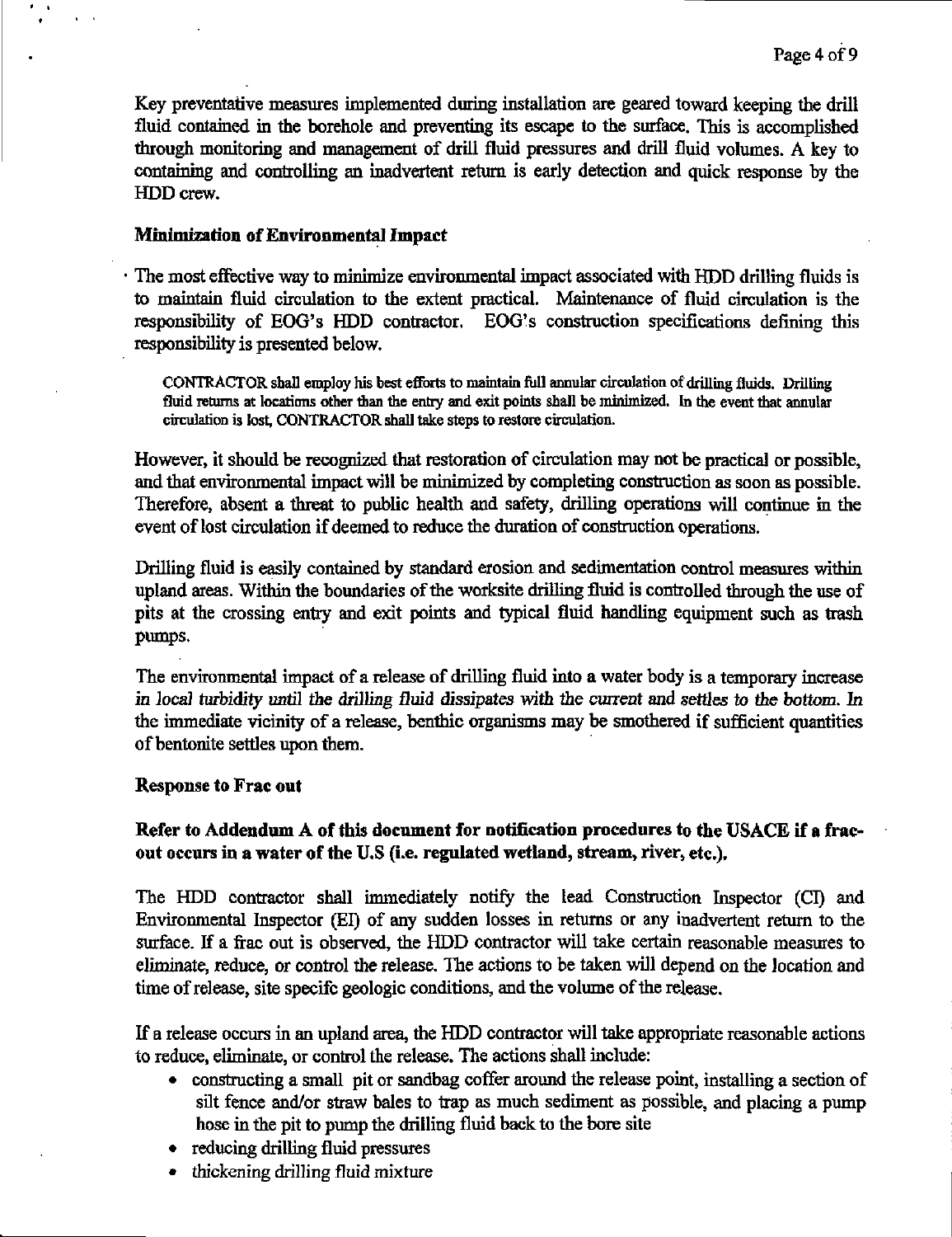• adding pre-approved loss circulation materials to the fluid mixture, such as wood fibers or shredded paper.

The HDD contractor in consultation with the CI and EI, will determine which methods are the most appropriate to eliminate, reduce or control the release. Prior to the end of the shift, the EI or CI will notify the local Dominion Environmental Department concerning the frac out event. Drilling fluid that is recovered will be recycled and reused to the extent that is practical. Waste drilling fluid will be disposed of in a permitted solid waste landfill.

If inadvertent surface retums occur on a stream's bank or within a stream or wetiand, it will be the responsibility of the HDD contractor to contain and collect drilling fluid, and ultimately restore the disturbed area, as practical. Drilling operations will be temporarily suspended to allow contractor to set up a containment and collection system. EOG's construction specifications defining this responsibihty is presented below.

If inadvertent surfece returns of drilling fluids occur, they shaU be immediately contained with hand placed barriers (i.e. straw bales, sand bags, silt fences, etc.) and collected using pumps as practical. If the amount ofthe surface retum is not great enough to allow practical collection, the affected area shaU be diluted with fresh water and the fluid will be allowed to dry and dissipate naturally. If the amount ofthe surface return exceeds that which can be contained with hand placed barriers, small collection sumps may be used. If the amount of the surface return exceeds that which can be contained and collected using small sumps, drilling operations shall be suspended until surfece retum volumes can be brought under control.

If the release occurs in a wetland, or in close proximity to a stream, where there is imminent danger of the drilling fluid flowing into the body of water, then drilling operations will cease until the HDD personnel, CI and EI have had an opportunity to examine the site and evaluate the threat to the waterbody. If a release occurs in an area regulated by the USACE, within 24 hours of the release the USACE shall be notified as described in Addendum A of this document. Based on review of the information submitted, the action taken by EOG, and the aquatic resource impacted, the responsible USACE District will determine what the appropriate USACE response/action will be on a case by case basis. In addition, Dominion's local Environmental Department needs contacted immediately, or as soon as practical. A plan for avoiding additional impacts, which may include some or all of the action items listed above will be implemented. Efforts will be made to minimize ground disturbance in wetlands while accessing the frac out area by utilizing swamp mats and lightweight equipment, such as bobcats and pick-up trucks, and minimizing the travel into and out of the wetland. The cutting of shrubs and trees will be minimized, as much as practical, in order to reach the fiac out area. The HDD activity may be resumed only after it has been determined with reasonable certainty that any additional release of driUing fluid will be minimal and can be adequately contained without posing additional impact to wetiands and streams. The release site(s) will be closely monitored for any additional frac out activity until the HDD work in the area is completed. For longer stretches of ROW that are not within site of the HDD personnel, the pipeline right-of-way will be walked at least on an hourly basis.

If a release occurs in a stream or river, then drilling operations will cease until the HDD personnel, CI and EI have had an opportunity to examine the site and evaluate the threat to the waterbody. Within 24 hours of the release the USACE shaU be notified as described in Addendum A of this document. Based on review of the information submitted, the action taken by EOG, and the aquatic resource impacted, the responsible USACE District will determine what the appropriate USACE response/action will be on a case by case basis. In addition. Dominion's local Environmental Department needs contacted immediately, or as soon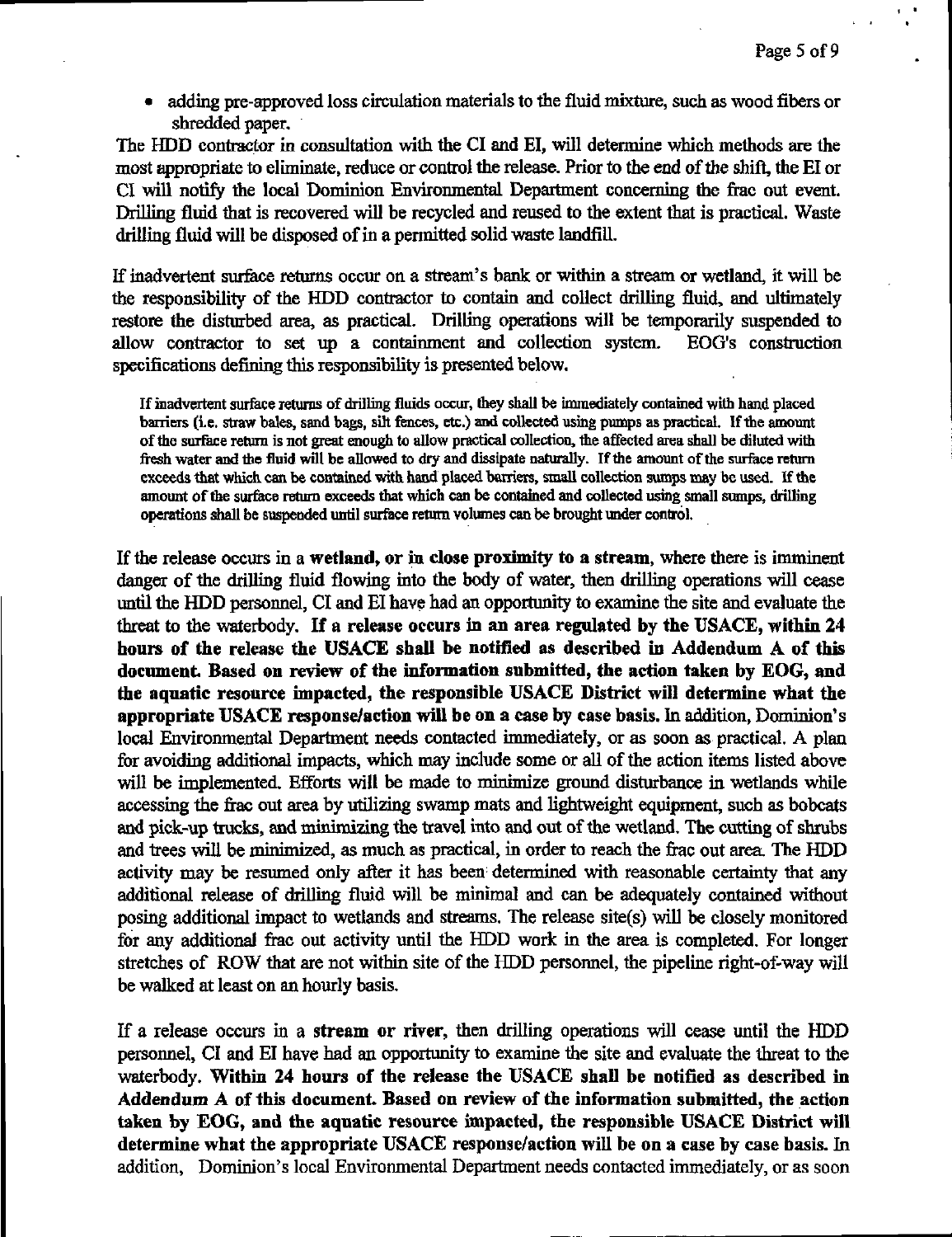as practical. A plan for avoiding additional impacts, which may include a pump or flume bypass with secondary secondary containment, in addition to all of the action items listed above will be implemented. The HDD activity may be resumed only after it has been determined with reasonable certainty that any additional release of drilling fluid will be minimal and can be adequately contained without posing further impacts to wetlands and streams. The release site(s) should continue to be closely monitored for any additional further frac out activity until the HDD work in the area is completed. For frac-out situations in stream and wetiands only, the Environmetal Inspector may conduct stream monitoring/sampling such as pH and turbidity, comparing upstream conditions with downstream conditions. Also, the stream will be walked to verify the extent of drilling fluid sediment dispersal and settling.

One exception to ceasing drilling operations until containment is developed would be a release of drilling fluids during the pipe pullback process. Ceasing operations would pose significant risk of causing the pull to be stuck and not able to resume.

#### Containment & Clean-up Material and Equipment

The HDD contractor will be required to have the necessary containment and clean-up equipment onsite and readily available to use. At a minimiun, the following material and equipment should be on site and in ample supply depending on the extent of sensitive areas:

- Spill sorbent pads and booms
- Straw bales (certified weed-free)
- Wood stakes
- Sand bags

• I

- Silt fence
- Plastic sheeting
- Cormgated plastic pipe
- Shovels
- Push brooms
- Centrifugal, trash and sump pumps
- Vacuum trucks
- Rubber tired or wide track back hoe
- Bobcat (if needed)
- Storage tanks (if needed)
- Floating turbidity curtain (may be considered for use on large streams)

If necessary, a 24 hour outside emergency response company may be called in for assistance. Enviroserve-1-800-642-1311

#### Agency Notifications

Typically, the local Dominion Environmental Department persormel supporting EOG will make the necessary calls to any regulatory agency.

- Ohio EPA spill hotline  $-1$ -800-282-9378 (not considered a spill, but unpermitted discharge)
- USACE Refer to Addendum A of this document. (phone number will be provided per project location)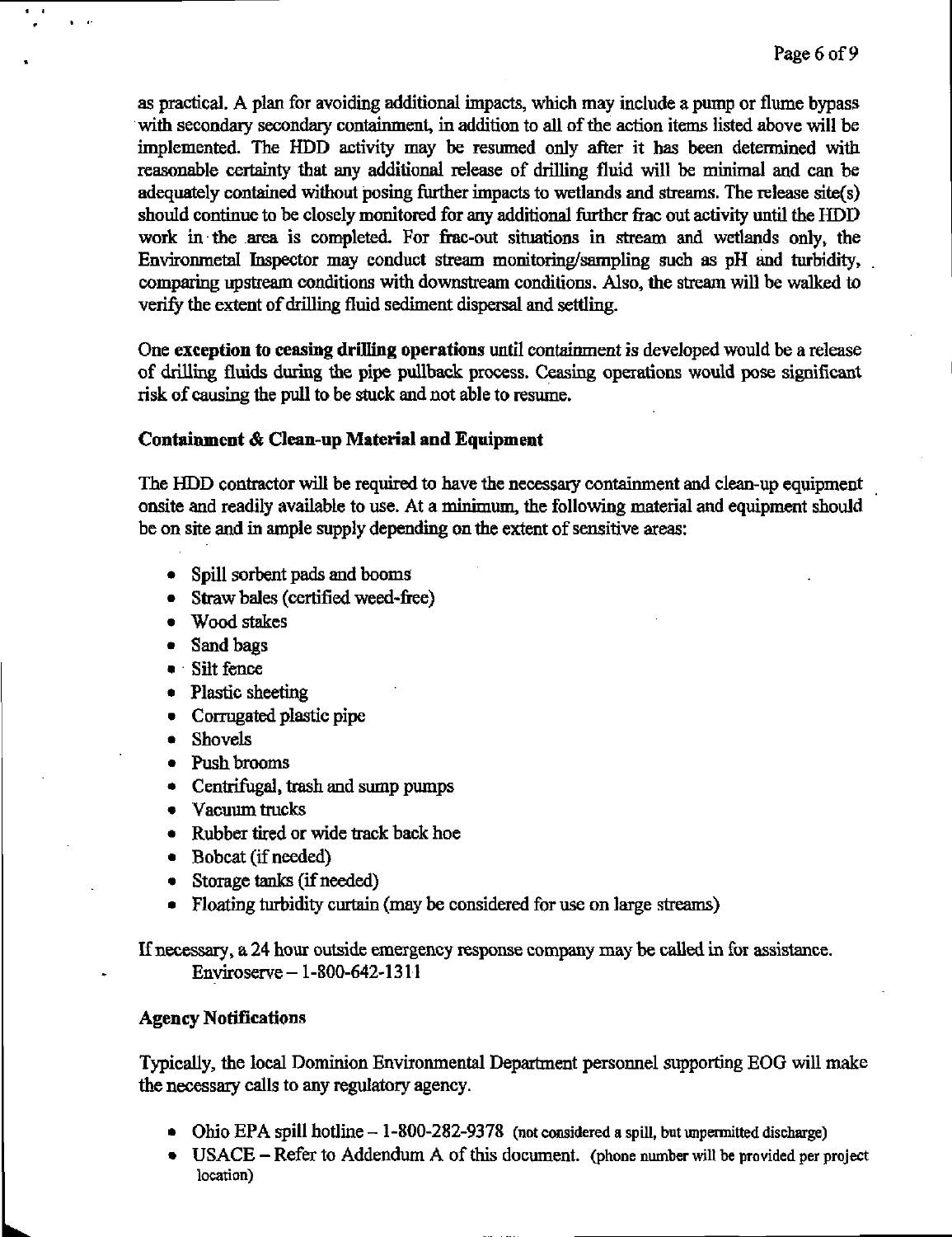• Other agencies that may have to be notified dependent upon permit approvals and site conditions may include Ohio PSB, Ohio DNR and the USF&W Service.

## Frac out site restoration

All areas impacted will be restored to pre-existing condition and contour. Impacted upland areas will be restored through normal right-of-way practices of seeding and mulching.

Restoration of wetiands will vary depending on the extent of disturbance to the upper soil layer and vegetation during the initial frac out response. Residual frac mud will be washed off the vegetation as much as practical. Upon review of the submitted information as identified in Addendum A of this document, the respective USACE District will review the restoration activities performed in any regulated wetland and determine if further action is warranted.

All perennial, intermittent and ephemeral streams will have as much residual firac out mud pumped out as is practical, so as not to disturb the original streambed. This may include a light wash of the streambed utilizing upstream water and collecting the wash water immediately downstream. Similar to frac outs occurring in wetiands, upon review of the submitted information as identified in Addendum A of this document, the respective USACE District will review the restoration activities performed in any regulated streams and determine if further action is warranted.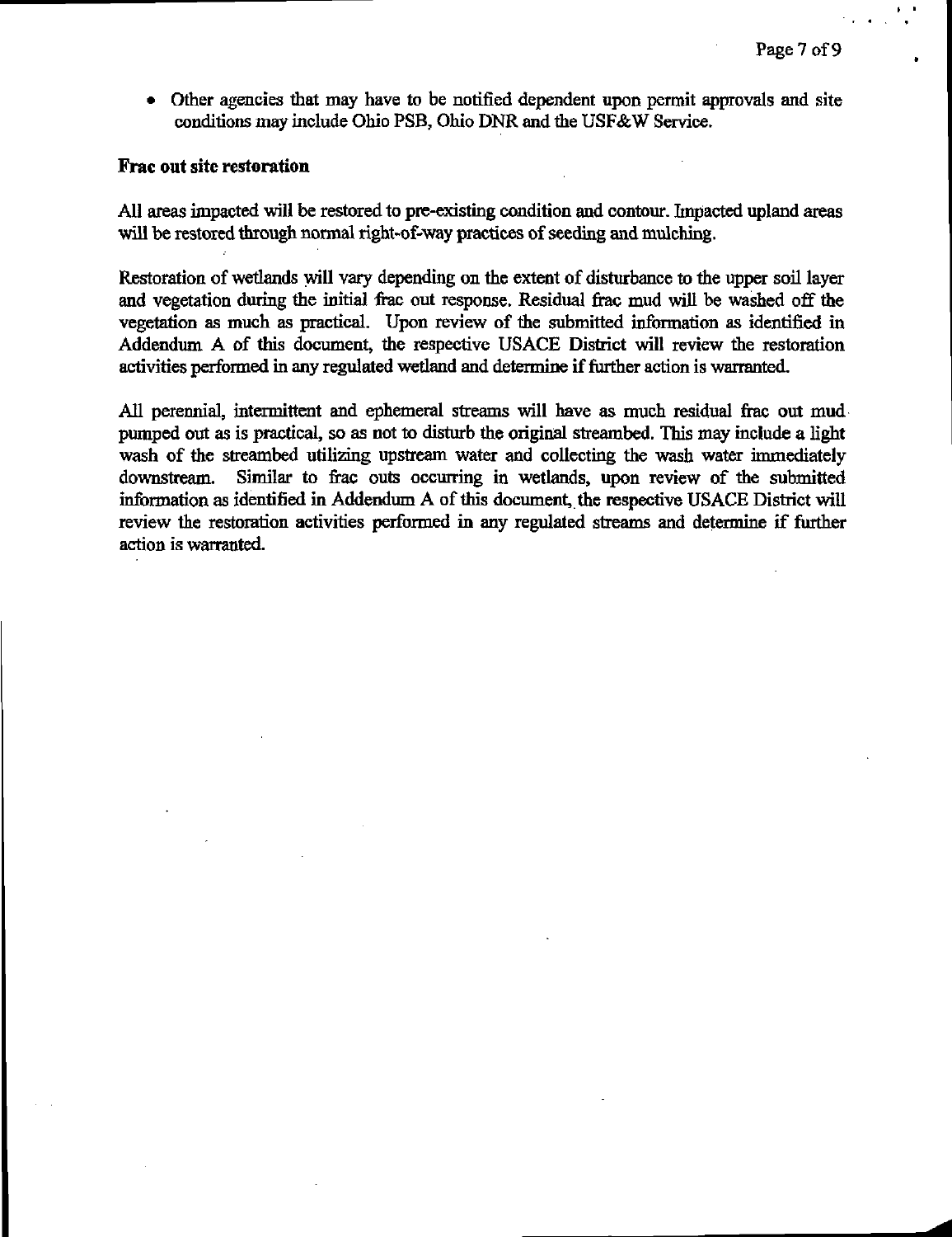# Addendum A

# Coordination Procedures between the U.S Army Corps of Engineers (USACE) and Dommion East Ohio Gas (EOG) for Frac-Outs:

If specific firac-out contingency/corrective action plans have been developed for particular Horizontal Directional Drills (HDD), these should be provided to the appropriate USACE District prior to initiation of the HDD. Of particular importance is for EOG to identify any potential corrective actions that may require USACE authorizations to implement the corrective actions (i.e. temporary access roads to facilitate containment/clean-up in areas regulated by the USACE).

### FRAC-OUT OCCURS:

The procedures outlined below shall be implemented when a frac-out occurs in an area regulated the USACE in the state of Ohio:

1. Identify the responsible USACE District (Buffalo, Huntington, Pittsburgh) based on the geographical location of the frac-out.

2. Within 24 hours of the frac-out occurrence, notify the point of contact at the responsible USACE District.

-Harold Keppner (Buffalo): 716-879-4120, harold.t.keppner@usace.army,mil -Mark Taylor (Huntington): 304-399-6903, [mark.a.taylor@usace.army.mil](mailto:mark.a.taylor@usace.army.mil) 

-Nancy Mullen (Pittsburgh): 412-395-7170, nancy.j.mullen@usace.army.mil \*Notification shall occur via e-mail with potential phone contact as the situation warrants.

3. The notification shall include the following information:

- USGS location map depicting the firac-out location.

-Identify the regulated water of the U.S. and provide a brief description of that resource (i.e. stream/river name, forested wetland, etc).

-Characterize the scope of the frac-out. Identify the approximate quantity of material discharged and area impacted by that discharge.

-Provide the date the frac-out occurred and status of the situation (i.e. stopped, on-going). -State corrective actions and restoration measures taken or to be taken by EOG to address the situation. This should include but is not limited to any "washing", earthwork and/or seeding/plantings performed to restore the area to pre-existing condition and contour. -Representative photos of the area impacted by the frac-out and representative photos of the area after corrective/restoration efforts.

-Identify the potential for any additional USACE authorizations reqmred to perform conective actions (i.e. temporary access road in areas regulated by the USACE).

Based on review of the information submitted, the action taken by EOG, and the aquatic resource impacted, the responsible USACE District will determine what the appropriate USACE response/action will be on a case by case basis. Action taken by the USACE District may